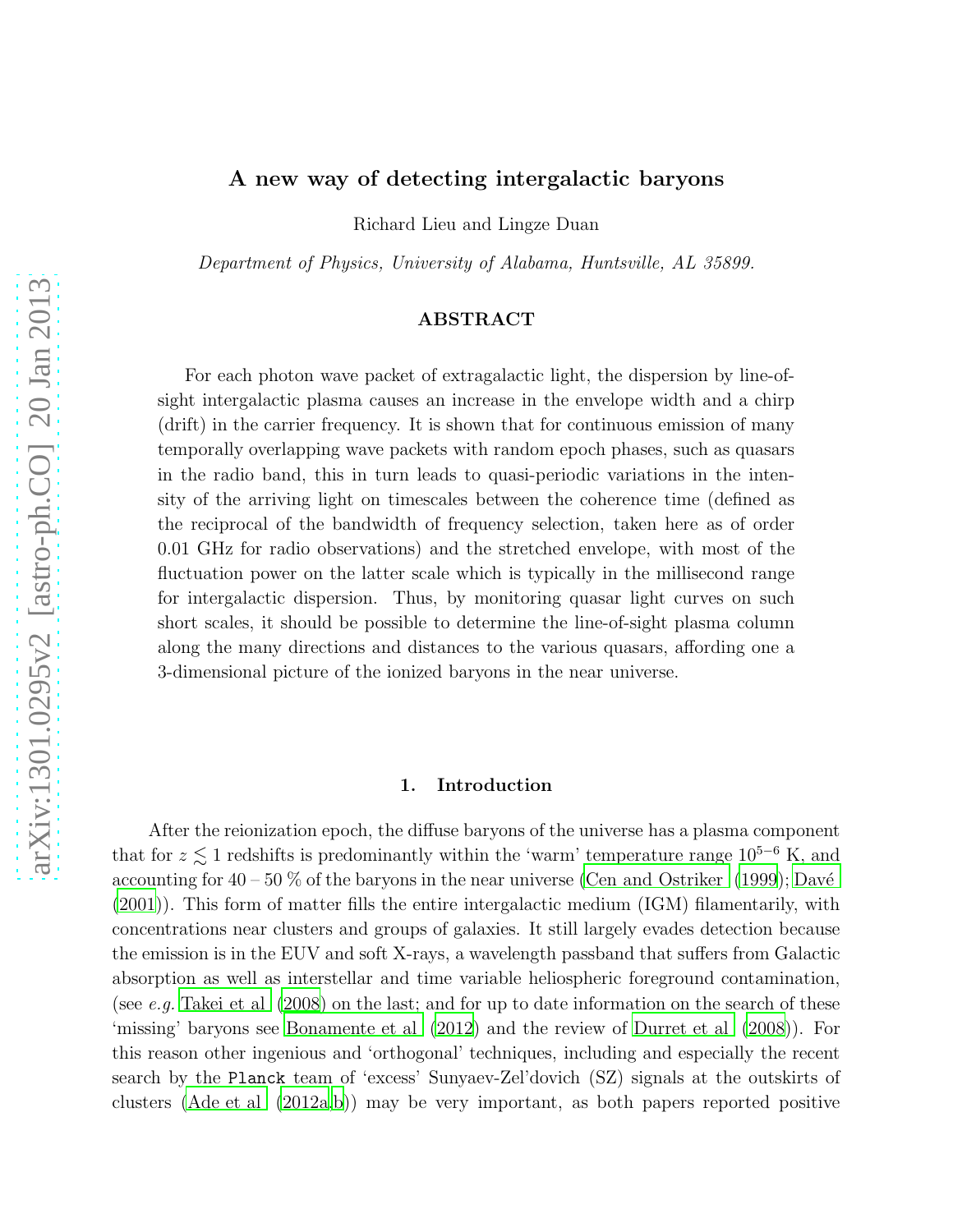results. In particular, the 'excess' Compton y-parameter at the  $2 - 5$  Mpc radii of the Coma cluster [\(Ade et al \(2012a\)](#page-7-4)) is consistent with the predictions based upon soft X-ray observations of Coma [\(Lieu and Bonamente \(2009](#page-8-1))), as both SZ and X-ray data yielded the same 5 Mpc limiting radius for the extent of the warm baryons as well.

Nonetheless, the warm baryons are not necessarily confined to clusters' vicinity alone, but can also structurally fill the rest of the IGM so that even the SZ technique is unable to deliver a complete search. This is because the technique suits regions of high baryonic density and temperature, viz. baryons inside clusters can exert a large SZ 'pressure' along the line-of-sight of interest, whereas outside the clusters the plasma becomes cooler and more tenuous, so that this 'pressure' can easily fall below SZ detection thresholds. The search for genuinely intergalactic baryons must therefore await new approaches.

Here we intend to discuss one of them. Although the primary difficulty with the potentially very powerful method of utilizing the light from quasars (the only point sources bright enough to be visible across cosmological scales) as probes of the intervening universe is the lack of fast pulsar like intrinsic variations in their intensity [\(Lazio \(2008](#page-8-2)); [Dennett-Thorpe and de Bruyn \(2002\)](#page-7-6), the latter showed that rapid (hourly or shorter) variabilities in the quasar light are not intrinsic to the source), it will be argued in this Letter that the plasma dispersion effect of photon envelope broadening and carrier wave chirping are imprinted upon even steady and continuous light signals as they pass through the vast spans of the IGM. The imprint can be uncovered by conventional techniques if the observations are done at radio frequencies. Previous effort in this vein were mainly done with non-astrophysical applications in mind. They include measurements<sup>[1](#page-1-0)</sup> of coherence length [\(Hitzenberger et al \(1999\)](#page-8-3)), and calculation of the broadening of wide pulses [\(Saleh & Irshid \(1982\)](#page-8-4)) and pulse distortion to 3rd order Taylor series correction [\(Marcuse, D.](#page-8-5) [\(1980\)](#page-8-5)) in a dispersive medium. To the best of the authors' knowledge there has not been any treatment of the time *resolved* mutual coherence function of continuous light and its associated noise characteristics in the same.

### 2. The dispersion of quasar light

We begin by revisiting the question of how, in an astrophysical context, a single wave packet of light behaves as it passes through a dispersive medium. Since the cosmological journey of light from an unresolvable point source to a small telescope on earth is principally a one dimensional problem  $\mathbf{k} = (k, 0, 0)$  one can under this scenario ignore the dynamics of

<span id="page-1-0"></span><sup>&</sup>lt;sup>1</sup>For the theory see http://light.ece.illinois.edu/ECE460/PDF/LCI.pdf.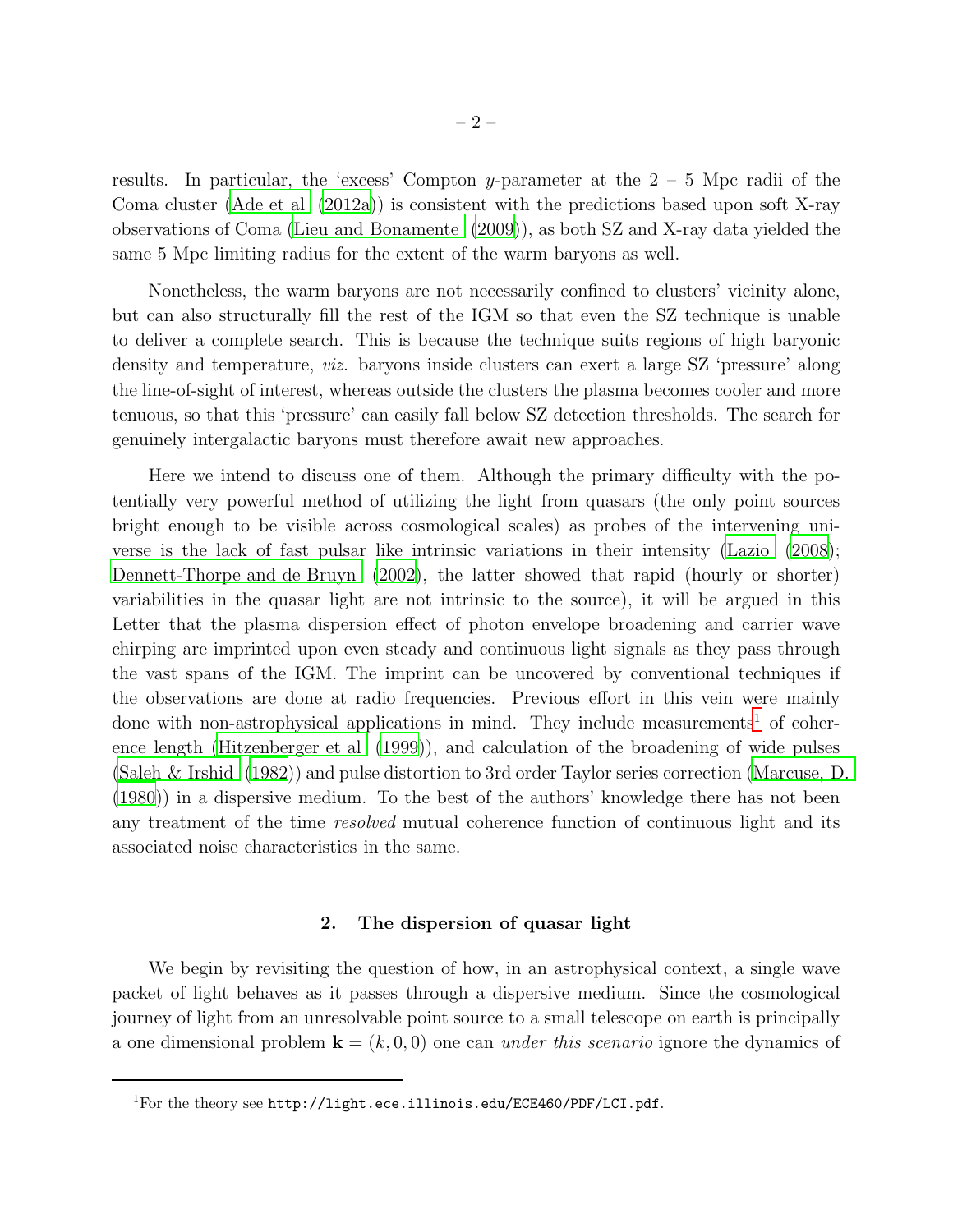the wave packet in the y and z directions, *i.e.* the spreading of the packet is only appreciable along x (scattering by plasma clumps can cause broadening, but for a mean plasma column density equivalent to 1 Gpc the effect is at the  $10^{-6}$  s level (Bhat et al  $(2004)$ ), which as we shall see in section 3 is  $\approx 10^4$  times below that of plasma dispersion). The amplitude of a 1-D gaussian wave packet emitted at  $t = t_e$  (more precisely the packet's center is  $x = x_e$  at  $t = t_e$ ) at a point  $(t, x)$  'downstream', may be written as

<span id="page-2-0"></span>
$$
\psi(t,x) = \int_{-\infty}^{\infty} e^{-\frac{(k-k_0)^2}{2(\Delta k)^2}} e^{i[k(x-x) - \omega(t-t_e)]} dk,
$$
\n(1)

where the spectral filter is  $\propto |f(k)|^2$  with

$$
f(k) = e^{-\frac{(k-k_0)^2}{2(\Delta k)^2}},
$$
\n(2)

and is peaked at  $k_0$  of width  $\Delta k$ . The filter f usually depicts either line emission at the source or passband selection by the observer, the two are equivalent because the plasma medium does not distort the frequency spectrum of the radiation.

An approximate form of [\(1\)](#page-2-0) that reveals its salient features is afforded by Taylor expanding  $\omega = \omega(k)$  around  $k_0$  to 2nd order (3rd and higher order terms can be ignored in the case of plasma dispersion provided  $\Delta k/k \ll 1$ , [\(1\)](#page-2-0) then becomes

<span id="page-2-1"></span>
$$
\psi(t - t_e, x) = A \left[ \frac{2\pi (\Delta k)^2}{1 + i\omega_0''(\Delta k)^2 (t - t_e)} \right]^{\frac{1}{2}} \exp\left[i k_0 (x - x_e) - i\omega_0 (t - t_e)\right]
$$
  
\n
$$
\exp\left\{-\frac{(\Delta k)^2}{2} \frac{[x - x_e - v_g(t - t_e)]^2 [1 - i\omega_0'' (t - t_e)(\Delta k)^2]}{1 + \omega_0''^2(\Delta k)^4 (t - t_e)^2}\right\},
$$
\n(3)

where  $v_g = (d\omega/dk)_{k=k_0}$  and  $\omega_0'' = (d^2\omega/dk^2)_{k=k_0}$ . Details of the derivation of [\(3\)](#page-2-1) are given in e.g. [Bohm \(1951\)](#page-7-8), section 3.5.

We turn to look at the nature of continuous light from a cosmological source that is steady on short time scales. The amplitude of which at some instance  $t$  and position  $r$ , with  $t$  as a variable and  $r$  held fixed, may be expressed as the sum of many overlapping pulses of amplitudes  $\psi_i(t)$ , each depicting a single photon consisting *initially* of a harmonic (*i.e.* unchirped) carrier wave with random phase and enveloped by the coherence time  $\tau_c$ , viz. i.e.

<span id="page-2-2"></span>
$$
\psi(t) = \sum_{j} \psi_j(t), \text{ and } \tau_c = \frac{1}{\Delta \omega}.
$$
\n(4)

In our present labeling scheme the photon pulses are chronologically ordered in terms of their envelope peaks. The actual number  $n$  of such pulses that significantly influence any given instance t is finite, however, due to the finite width  $\tau_c$ . This is the situation before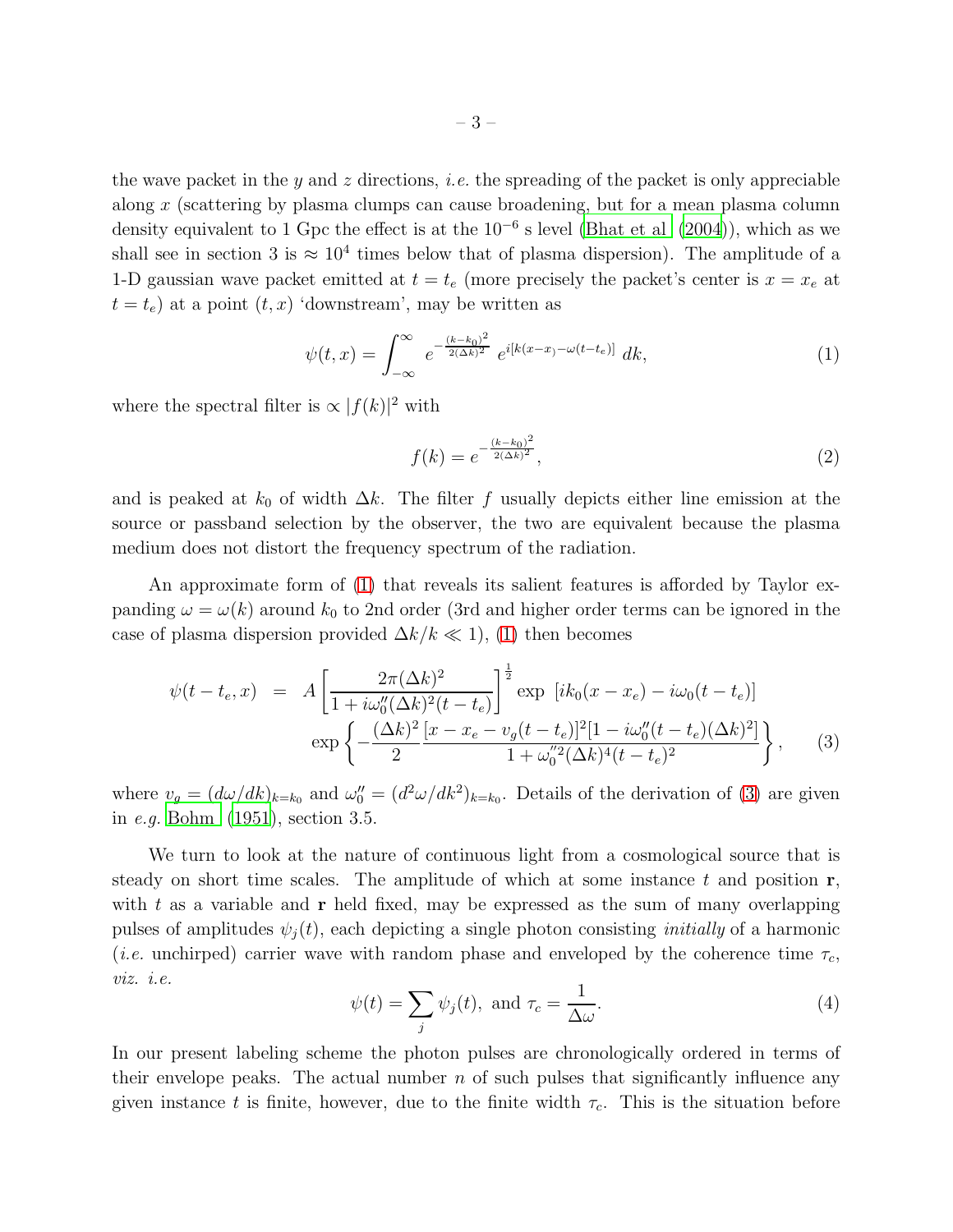dispersion. In fact,  $n$  is the 'occupation number', or the number of arriving photons per bandwidth per coherence time that becomes an invariant for a given source and telescope.

The amplitude function of the *arriving* light, however, may be quite different. It is still given by [\(4a](#page-2-2)) of course, but the constituent wave function  $\psi_j$  may now be modified, *viz.* 

<span id="page-3-1"></span>
$$
\psi_j(t) = \frac{A}{c} \sqrt{\frac{2\pi}{(1+i\xi)}} \Delta \omega \exp[-a(t-t_j)^2] \exp[i b(t-t_j)^2 - i\omega_0(t-t_j) + \phi_j], \qquad (5)
$$

where

<span id="page-3-4"></span>
$$
a = \frac{(\Delta\omega)^2}{2(1+\xi^2)}, \text{ and } b = \xi a; \text{ with } \xi = \frac{\omega_0''(\Delta\omega)^2(t_j - t_e)}{c^2},\tag{6}
$$

and  $\phi_j$  a random phase<sup>[2](#page-3-0)</sup>. Note that  $\xi$  changes very slowly with time and may be treated as a constant. In an expanding universe, it is determined by the comoving distance to the source, and the carrier frequency and average IGM plasma density (with both evaluated at the present epoch), as we shall find out.

Let us first examine the microscopic variability of the arriving intensity  $I = |\psi(t)|^2$ which may be broken down into two parts,  $I = \overline{I} + I_1$ , where

<span id="page-3-3"></span>
$$
\bar{I} = \sum_{j=1}^{n'+1} |\psi_j(t)|^2, \text{ and } I_1 = \sum_{j\neq k}^{n'+1} \psi_j(t) \psi_k^*(t). \tag{7}
$$

With the help of [\(5\)](#page-3-1), one may in turn write  $\overline{I}$  as

$$
\bar{I} = |A|^2 \frac{2\pi}{c^2 \sqrt{1+\xi^2}} (\Delta \omega)^2 \sum_{j=1}^{n'+1} e^{-2a(t-t_j)^2} = |A|^2 \frac{\pi^{3/2} n'}{c^2 \sqrt{2(1+\xi^2)}} (\Delta \omega)^2 = |A|^2 \frac{\pi^{3/2} n}{\sqrt{2}c^2} (\Delta \omega)^2, \tag{8}
$$

where the rightmost expression applies to the limit of large occupation number  $n \gg 1$  (hence  $n' \gg 1$  necessarily) when  $\overline{I}$  becomes a constant.

Next we work on  $I_1$ , which appears as

<span id="page-3-2"></span>
$$
I_1 = I_1(t) = |A|^2 \frac{\pi}{c^2 \sqrt{1 + \xi^2}} (\Delta \omega)^2 \sum_{j \neq k}^{n'+1} e^{-a(t - t_j)^2} e^{-a(t - t_k)^2} \cos[2b(t_k - t_j)t + \varphi_{jk}], \tag{9}
$$

<span id="page-3-0"></span><sup>&</sup>lt;sup>2</sup>Our treatment here does not apply to the scenario of phase coherence among many temporally contiguous photons, *i.e.* the phenomenon of photon bunching  $(e.g.$  Rickett et al  $(1975)$ ) which is unlikely to apply to intrinsically slow emitters like quasars.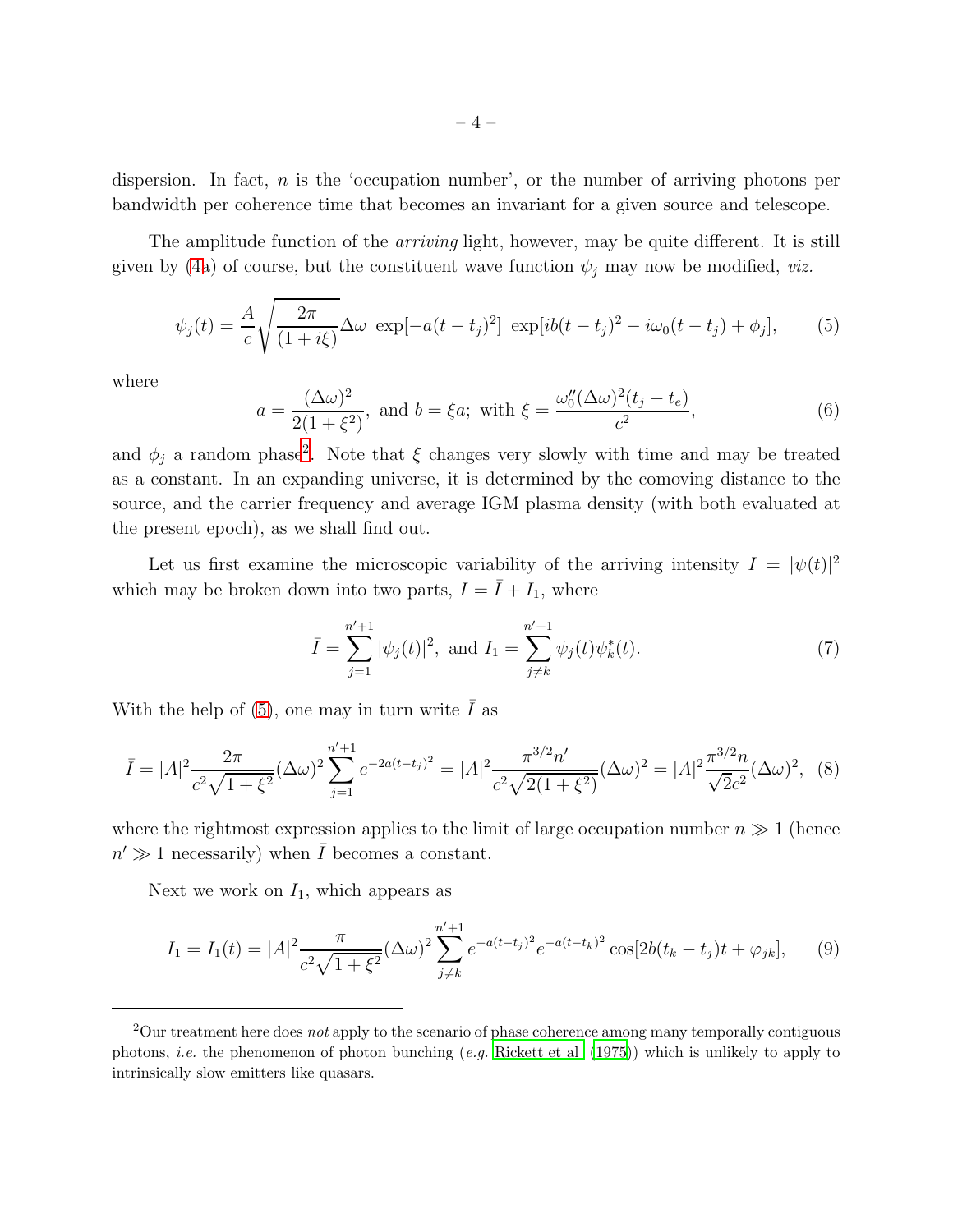where  $\varphi_{jk} = -\varphi_{kj}$  changes randomly from one distinct pair of j, k to the next. The mean of  $I_1$  obviously vanishes. The variance is given by

$$
\sigma_I^2 = |A|^2 \frac{2\pi^2}{c^4 (1+\xi^2)} (\Delta \omega)^4 \sum_{j \neq k}^{n'+1} e^{-2a(t-t_j)^2} e^{-2a(t-t_k)^2} \langle \cos^2[2b(t_k - t_j)t + \varphi_{jk}] \rangle.
$$
 (10)

Again, in the large *n* limit the double sum may be approximated by an integral, and  $\langle \cos^2 \rangle$  = 1/2. The result is

<span id="page-4-0"></span>
$$
\sigma_I = |A|^2 \frac{\pi^{3/2} n'}{2c^2 \sqrt{2(1+\xi^2)}} (\Delta \omega)^2 = |A|^2 \frac{\pi^{3/2} n}{2\sqrt{2}c^2} (\Delta \omega)^2 = \frac{\bar{I}}{2}.
$$
\n(11)

Thus, both  $\bar{I}$  and  $\sigma_I$  are independent of dispersion – they are only functions of the photon occupation number *n* and bandwidth  $\Delta\omega$  (or coherence time  $\tau_c$  via [\(4b](#page-2-2))).

The interesting question is the *timescale* over which the intensity  $I$  undergoes the random variation about the mean  $\bar{I}$  with the variance of [\(11\)](#page-4-0). The answer comes from the cos[2b( $t_k$  –  $(t_j)t + \varphi_{jk}$  factor of [\(9\)](#page-3-2). Under the scenario of no dispersion, *i.e.*  $a = (\Delta \omega)^2/2$  and  $b = 0$ , the factor only depends on the set of phase angles  $\{\varphi_{jk}\}\,$ , which changes to a completely different set when the time t translates by  $\sim$  one envelope width  $1/\Delta\omega$ , or  $\tau_c$ . Thus, in accordance with known facts [\(Mathieu, J.P. \(1975](#page-8-7))), there is a quasi-periodic variation in the intensity on the scale of one coherence time, and the Fourier Transform of I would show a spike at the frequency  $\sim \Delta \omega$ .

After passage through dispersion, however, the cosine factor will still vary significantly at the level of [\(11\)](#page-4-0) when  $\{\varphi_{jk}\}\$ is replaced by a completely different set, except this now happens on the timescale of one envelope width  $a^{-1/2} \approx \tau_c \sqrt{2(1+\xi^2)} \gg \tau_c$ ; moreover there will also be milder fluctuations over *shorter* timescales due to the  $2b(t_k - t_j)t$  part of the cosine argument. To elaborate, in  $\sum_{j,k}$  the quantity  $t_k - t_j$  ranges from  $\sim \tau_c$  (the assumed timing accuracy of intensity measurements) to  $\sim a^{-1/2}$ . In the former end of the range  $2b(t_k-t_j)\delta t \to 1$  when  $\delta t \sim a^{-1/2}$ , while in the latter end  $\delta t \sim \tau_c$ . Since each equal interval of  $t_k - t_j$  has about the same number of photons, this means fluctuations at the level of a fraction of [\(11\)](#page-4-0) exist on all scales between the coherence time  $\tau_c$  and the envelope width  $a^{-1/2}$ , with the Fourier power increasing towards the scale of  $a^{-1/2}$  where it reaches the full level of [\(11\)](#page-4-0) because of the behavior of  $\{\varphi_{ik}\}\$ . This is the *observable* imprint of dispersion upon the passing light: the microscopic details of the intensity variation are very different from the scenario of a non-dispersive medium where only the characteristic timescale of  $\tau_c$ exists.

We end this section by presenting a self-consistency check of the formalism of [\(7\)](#page-3-3) and [\(5\)](#page-3-1). They can also be used to demonstrate a known fact: the independence of the coherence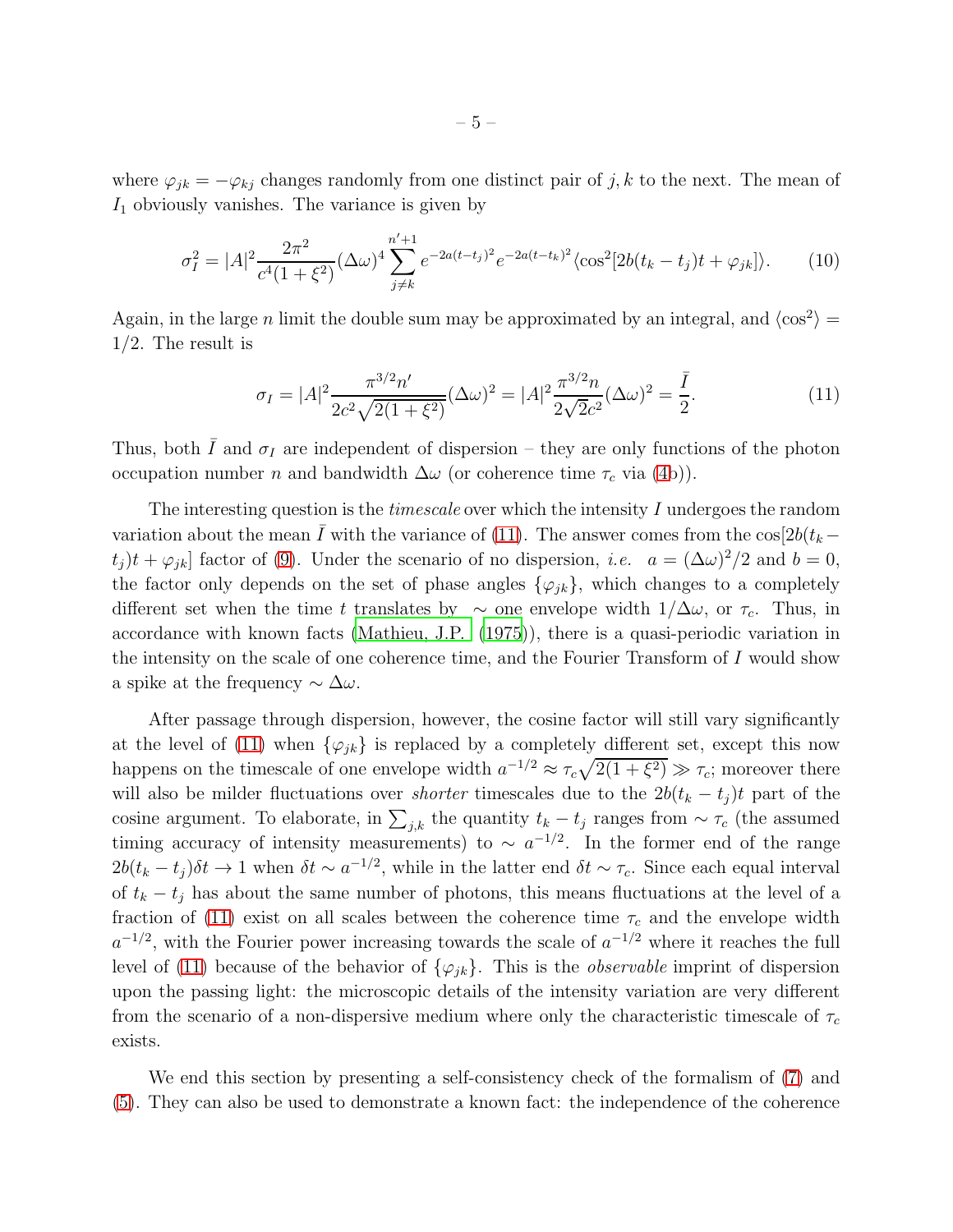time of continuous light, defined as the maximum time delay for observable interference fringe contrasts, on dispersion (so long as the medium does not distort the radiation energy spectrum). The proof involves calculating the autocorrelation function (ACF) at the delay  $\tau$ , or  $2 \int dt \text{ Re}[\psi(t)\psi^*(t+\tau)]$ , from the two equations in much the same manner as above, to obtain the result

<span id="page-5-1"></span>
$$
2\int dt \ \text{Re}[\psi(t)\psi^*(t+\tau)] = \bar{I}\cos\omega_0\tau \ e^{-\tau^2/(4\tau_c^2)},\tag{12}
$$

which shows that the periodic fringe pattern  $\cos \omega_0 \tau$  is damped exponentially away when the delay  $\tau$  exceeds  $\tau_c$  (the van Cittert-Zernike theorem, see e.g. section 10.4.2 of [Born & Wolf](#page-7-9) [\(1970\)](#page-7-9)), irrespective of dispersion<sup>[3](#page-5-0)</sup> as  $\xi$  does not appear anywhere here. Moreover, because in [\(12\)](#page-5-1) the pattern as given by the ratio of the ACF to  $\overline{I}$  is not a function of n, each photon interferes only with itself.

### 3. Measurement of IGM plasma column density

For dispersion in a cold plasma the dimensionless quantity in [\(6c](#page-3-4)) is given by

<span id="page-5-2"></span>
$$
\xi = \omega_0''(\Delta k)^2 t = 5 \times 10^5 \left(\frac{\Delta \omega / \omega_0}{10^{-2}}\right)^2 \left(\frac{\omega_0}{6 \times 10^9 \text{ rad/s}}\right)^{-1} \left(\frac{n_e}{10^{-7} \text{ cm}^{-3}}\right) \left(\frac{\ell}{1 \text{ Gpc}}\right). \tag{13}
$$

The central received frequency of  $\nu_0 = 1$  GHz would correspond to radio observations. In [\(13\)](#page-5-2) we ignored a small relativistic correction due to the fact that the IGM plasma at redshifts  $z \lesssim 1$  is warm. Note also that in [\(13\)](#page-5-2) we ignored the expansion of the universe, which does not introduce significant errors for sources with  $\ell \lesssim 1$  Gpc. If account is taken of the *in situ* expansion, the dimensionless parameter  $\xi$  will become

<span id="page-5-3"></span>
$$
\xi = \left(\frac{\Delta\omega}{\omega_0}\right)^2 \frac{\omega_p^2}{\omega_0} \int_{t_e}^t \frac{dt'}{a(t')},\tag{14}
$$

where  $\omega_p$  and  $\omega_0$  are respectively the IGM plasma frequency and the radiation frequency as evaluated at the time of observation t,  $t_e$  is the time of emission, and  $a(t)$  is the expansion parameter. From [\(14\)](#page-5-3) it becomes apparent that, although the value of  $\xi$  for sources at large distances require redshift correction, this is made simply by interpreting  $\ell$  in [\(13\)](#page-5-2) as the comoving distance  $\int_{t_e}^t c dt'/a(t')$  and the other quantities in [\(13\)](#page-5-2) as having assumed their

<span id="page-5-0"></span><sup>3</sup>This is a consequence of the Wiener-Khinchine theorem and the fact that dispersive medium does not change the energy spectrum of the radiation, see e.g. http://light.ece.illinois.edu/ECE460/PDF/LCI.pdf.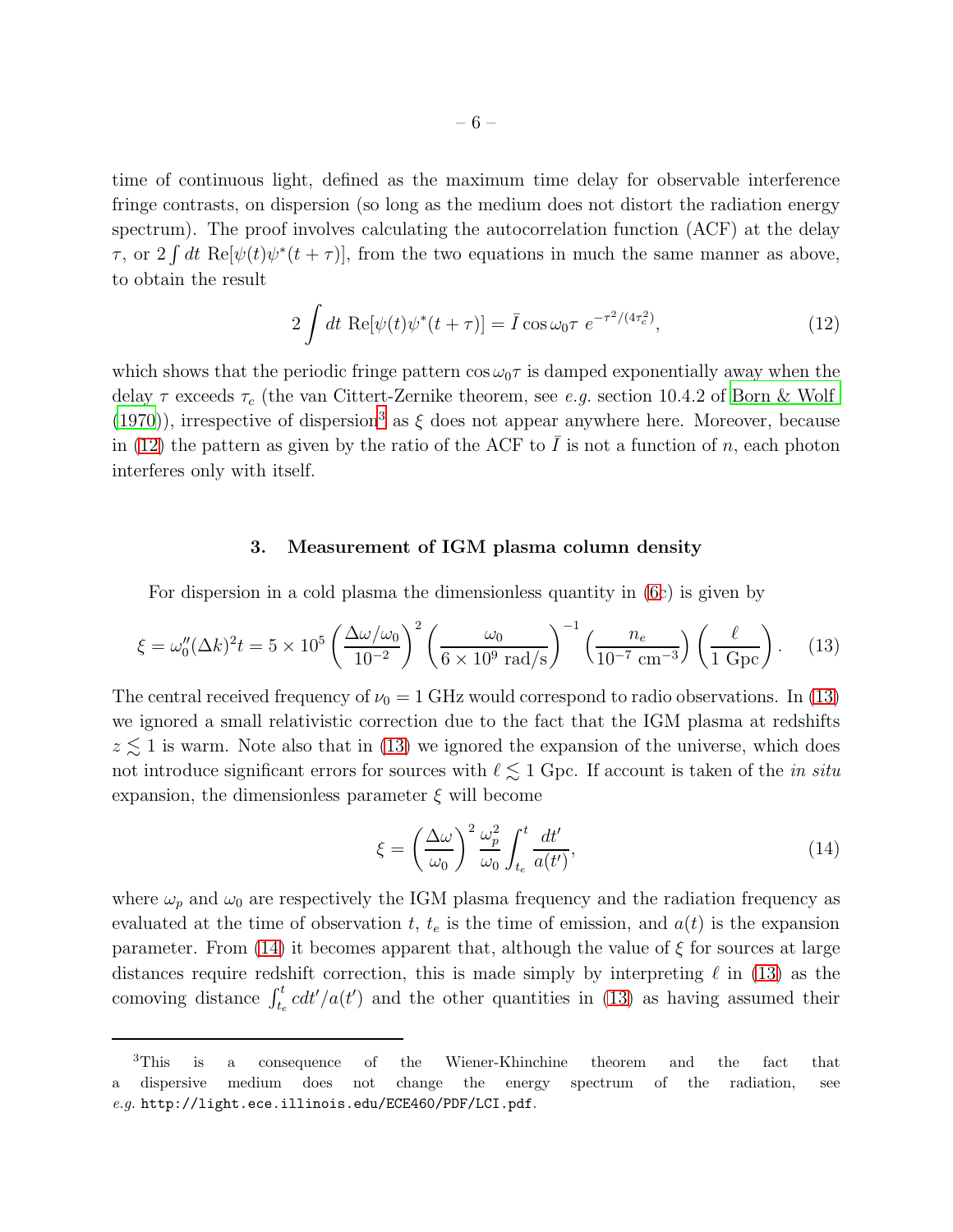values at time t. This assumes of course that the evolution of  $n_e$  is caused solely by the expansion. For sources out to at least  $z = 1$ , the warm IGM indeed maintains its constant baryonic mass fraction of ∼ 50 %, i.e. additional (evolutionary) corrections are not expected to be important; see Figure 2 of [Cen and Ostriker \(1999\)](#page-7-0).

Two features are apparent in [\(13\)](#page-5-2). First, in calculating the default value of [\(13\)](#page-5-2) we assumed  $\Delta\omega/\omega_0 = 0.01$ , which in the context of astrophysical sources is the spectral width of a narrow emission line or the telescope frequency selection. Second, we list in Table 1 the column density of the various plasma components that extragalactic light passes through before reaching a ground based telescope; it is evident that apart from directions intercepting rich clusters of galaxies the IGM delivers the largest effect, which is why we expressed [\(13\)](#page-5-2) in representative units of  $n_e$  for this component.

Turning to observational strategy, we shall focus upon distant quasars, i.e. point sources, to ensure spatial coherence in the light. From Fig. 3 of the 5,000 quasar sample of [Singal et al \(2012](#page-8-8)) one may assume the radio spectral index of 0.6 to obtain the intrinsic luminosity density of  $10^{31}$  ergs s<sup>-1</sup> Hz<sup>-1</sup> at 1 GHz as a representative estimate for quasars with  $z \lesssim 0.25$  ( $\ell \lesssim 1$  Gpc). Applying a gaussian spectral filter of  $\Delta\omega/\omega_0 = 0.01$  to the arriving continuum radiation (the spectrum of which is taken as flat), one obtains  $\tau_c = 1.6$  $\times 10^{-8}$  s,  $\xi \approx 5 \times 10^{5}$  from [\(13\)](#page-5-2), and  $a = 8 \times 10^{3}$  s<sup>-2</sup> and  $b = 4 \times 10^{9}$  s<sup>-2</sup> from [\(6\)](#page-3-4). The photon 'occupation number' will be  $n \approx 20$  if a quasar at 1 Gpc distance is observed by a telescope of diameter 300 m (Arecibo, it should also be mentioned that over the beam of this telescope the equivalent number of cosmic background photons is  $n_{\text{CMB}} \approx 3$ , and indicates that one is in the classical (phase) noise limit for the radiation intensity, see the previous section. An exposure time of 1 hour would yield  $N \approx 4 \times 10^{12}$  as the number of collected photons.

Thus the numbers all point to the validity of the classical description of radiation given in the previous section, which also presented a relatively straightforward means of using the quasar light to measure line-of-sight dispersion, viz. the microscopic random fluctuations should have their highest amplitude on the timescale<sup>[4](#page-8-9)</sup>  $a^{-1/2} \approx 10$  millisecond and *not* the (much shorter) coherence time  $\tau_c$ , although the Fourier transform of the light curve should reveal fluctuation power on all scales between  $a^{-1/2}$  and  $\tau_c$ , monotonically falling from the former to the latter. By observationally determining  $a^{-1/2}$  in this way, the line-of-sight IGM plasma column may then be inferred from [\(6a](#page-3-4)), [\(13\)](#page-5-2), and knowledge of the bandwidth  $\Delta\omega$ 

<sup>&</sup>lt;sup>4</sup>In addition to having a sufficient number of photons per such an interval, radio observations at this timing resolution is also not expected to be a problem, since the highest resolution ever reached is 4 nanosecond [\(Hankins et al \(2003\)](#page-7-10)).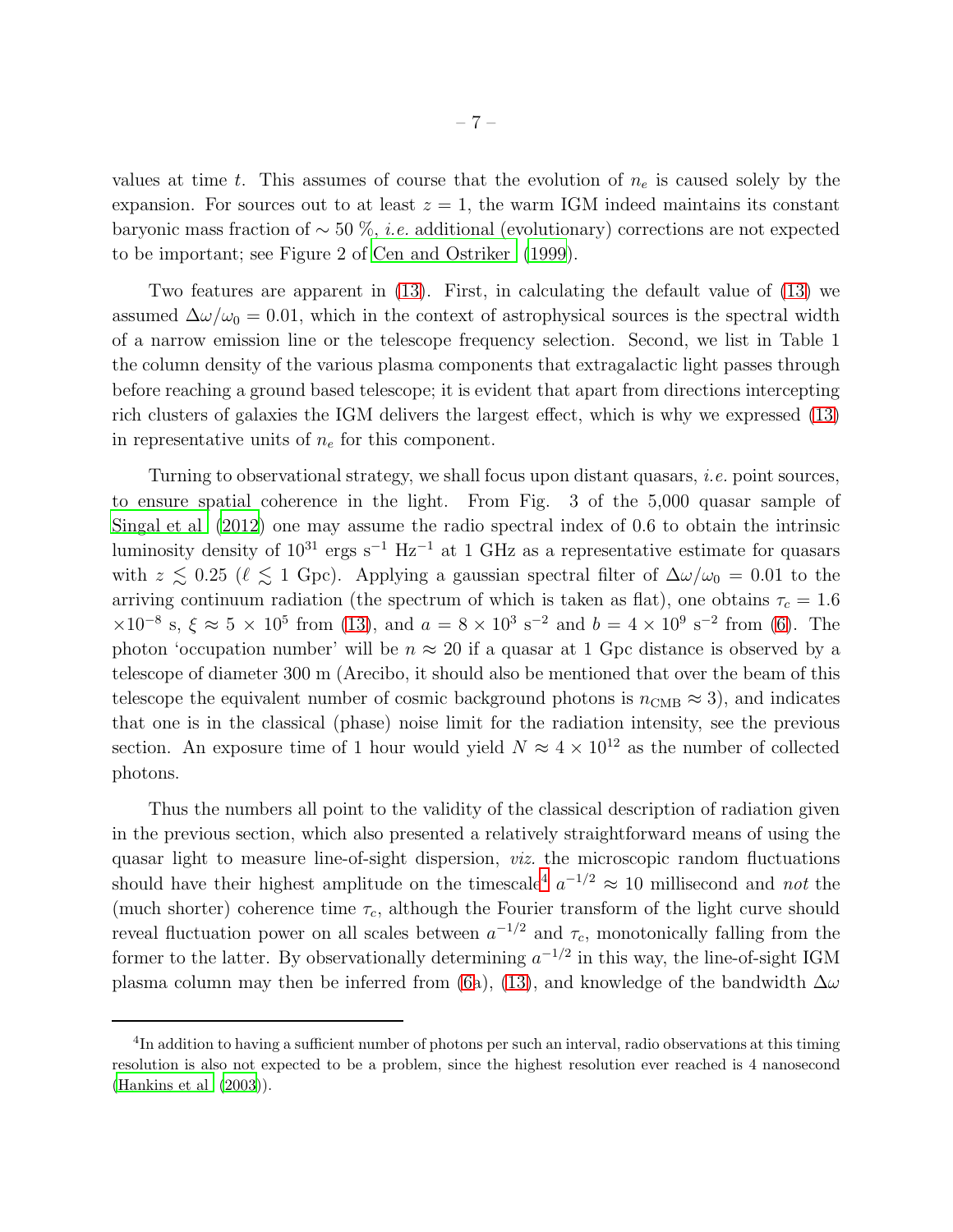of frequency selection. The crucial datum here is the upper cutoff timescale of  $a^{-1/2}$ , *i.e.* one does not expect any significant variations in the intensity above this scale, until the scale  $\sim 1$ day when genuine changes in the emission properties of the quasar source have been noted by e.g. [Eggers et al \(2000\)](#page-7-11). To the best of the authors' awareness no attempt have been made to monitor quasars on the millisecond time frame. Of course, if source variability occurs down at this range the proposed technique will fail. It is extremely difficult to envisage such phenomena, however, because of the size of the quasar emission region.

#### 4. Acknowledgment

The authors thank T.W.B. Kibble and J.F. McKenzie for helpful discussions.

#### REFERENCES

- <span id="page-7-4"></span>Ade, P. A. R, et al, 2012a A & A submitted [\(arXiv:1208.3611\)](http://arxiv.org/abs/1208.3611)
- <span id="page-7-5"></span>Ade, P. A. R, et al,  $2012b A & A$  submitted  $(arXiv:1207.4061)$
- <span id="page-7-7"></span>Bhat, N.D.R., Cordes, J.M., Camilo, F., Nice, D.J., & Lorimer, D.R. 2004 ApJ 605, 759
- <span id="page-7-8"></span>Bohm, D., 1951, Quantum Theory, Prentice Hall.
- <span id="page-7-9"></span>Born, M., & Wolf, E., 1970, Principles of Optics, 4th ed., Pergamon.
- <span id="page-7-2"></span>Bonamente, M., Landry, D., Maughan, B., Giles, P., Joy, M., & Nevalainen, J. 2013, MNRAS, 428, 2812.
- <span id="page-7-0"></span>Cen, R. & Ostriker, J.P., 1999 ApJ, 514, 1
- <span id="page-7-1"></span>Davé, R., 2001 ApJ, 552, 473
- <span id="page-7-6"></span>Dennett-Thorpe, J. & de Bruyn, A. G., 2002 Nature, 415, 57
- <span id="page-7-3"></span>Durret, F., Kaastra, J. S., Nevalainen, J., Ohashi, T., & Werner, N., 2008 Sp. Sci. Rev., 134, 51
- <span id="page-7-11"></span>Eggers, D., Shaffer, D.B., & Weistrop, D., 2000, AJ, 119, 460.
- <span id="page-7-10"></span>Hankins, T. H., Kern, J. S., Weatherall, J. C., & Eilek, J. A. 2003, Nature, 422, 141.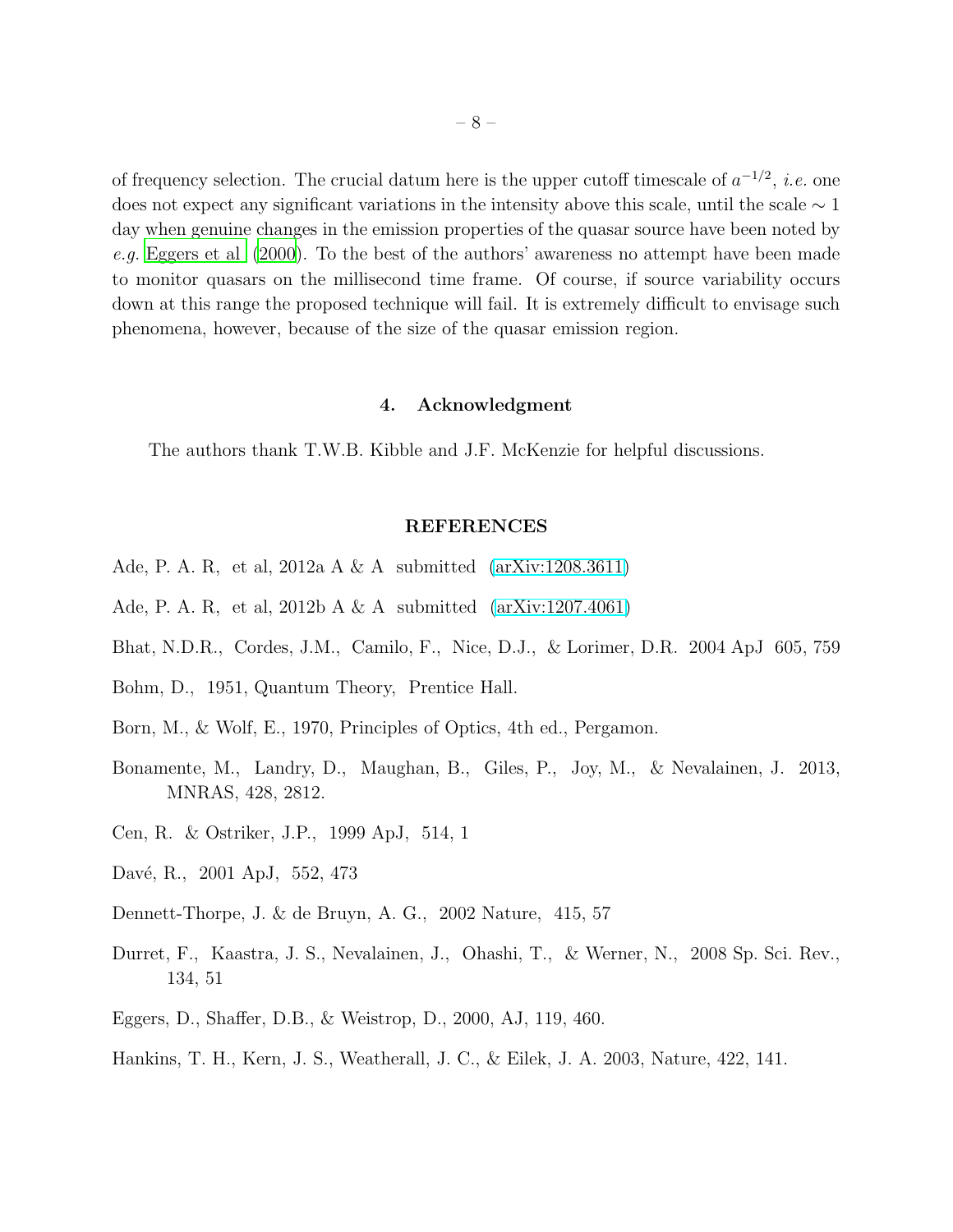- <span id="page-8-3"></span>Hitzenberger, C.K., Baumgartner, A., Drexler, W., & Fercher, A.F., 1999, J. Biomed. Op., 4, 144.
- <span id="page-8-10"></span>Howk, J.C., Sembach, K.R., Savage, B.D., 2006 ApJ, 637, 333
- <span id="page-8-2"></span>Lazio, T. J. W., 2008 ApJ, 672, 115
- <span id="page-8-1"></span>Lieu, R. & Bonamente, M. 2009 ApJ, 698, 1301.
- <span id="page-8-5"></span>Marcuse, D., 1980, App. Op., 19, 1653.
- <span id="page-8-7"></span>Mathieu, J.P., 1975 Optics, 161-72, Oxford: Pergamon
- <span id="page-8-6"></span>Rickett, B. J., Hankins, T. H., Cordes, J. M., 1975, ApJ, 201, 425.
- <span id="page-8-4"></span>Saleh, B.E.A., & Irshid, M.I., 1982, Op. Lett., 7, 342.
- <span id="page-8-8"></span>Singal, J., Petrosian, V., Stawarz, L., Lawrence, A., ApJ submitted [\(arXiv:1207.3396\)](http://arxiv.org/abs/1207.3396)
- <span id="page-8-0"></span>Takei, Y. et al., 2008 ApJ, 689, 1049

<span id="page-8-9"></span>This preprint was prepared with the AAS  $\rm \emph{L4}$  macros v5.2.